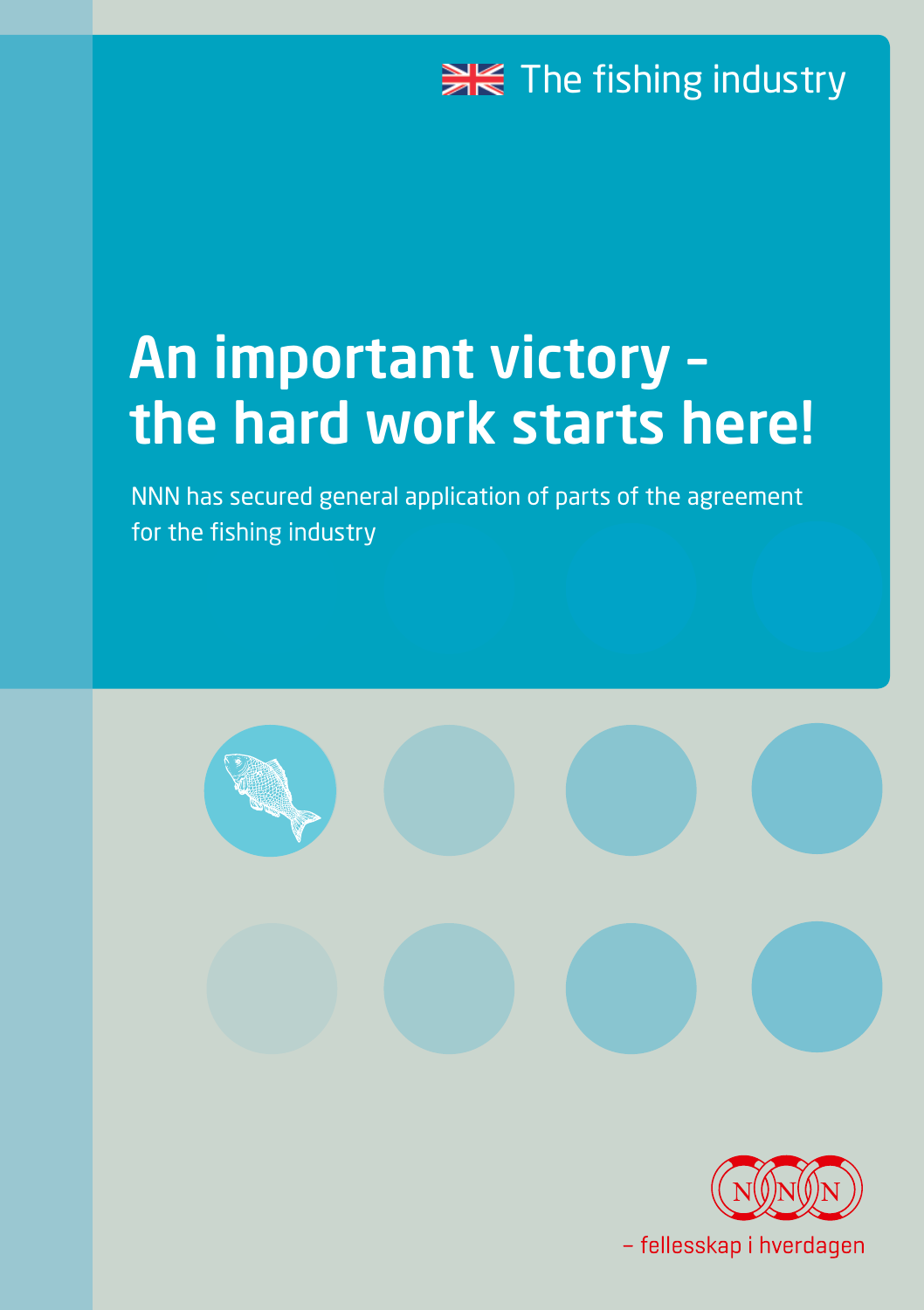## **It's worth joining NNN**

The Norwegian Union of Food and Allied Workers (NNN) has won an important victory for everyone working in the Norwegian fishing industry. For the first time NNN has agreed a generally applicable collective agreement. This means that parts of the agreement for the fishing industry will now be incorporated in Norwegian law and apply to absolutely everyone who works in the industry.

The above agreement reflects the Tariff Board's belief that the fishing industry is home to too much social dumping. The Board is publicly appointed and has the authority to determine which collective agreements apply to all employees within a specific industry.

**If you work in a fishing industry business, NNN can help make sure you receive the correct wage. The only thing we ask of you is to become a member.**

#### **It's worth joining NNN!**

### **Comprehensive resolutions**

The Board's resolutions will apply as minimum requirements for everyone who works

- All employees in business not covered by a collective agreement
- All hired-in employees
- All employees at subcontractors
- All employees, regardless of whether they work for a Norwegian or foreign company
- All employees, regardless of whether they are domiciled in Norway or in another country

To reduce social dumping in the fishing industry it is vital to not only secure decent working conditions for employees, but also to ensure that reputable companies do not lose out in competition with disreputable operators. And to enable Norway to achieve its target of becoming the world's leading seafood nation.

#### **NNN will continue to combat this problem. It's worth joining NNN.**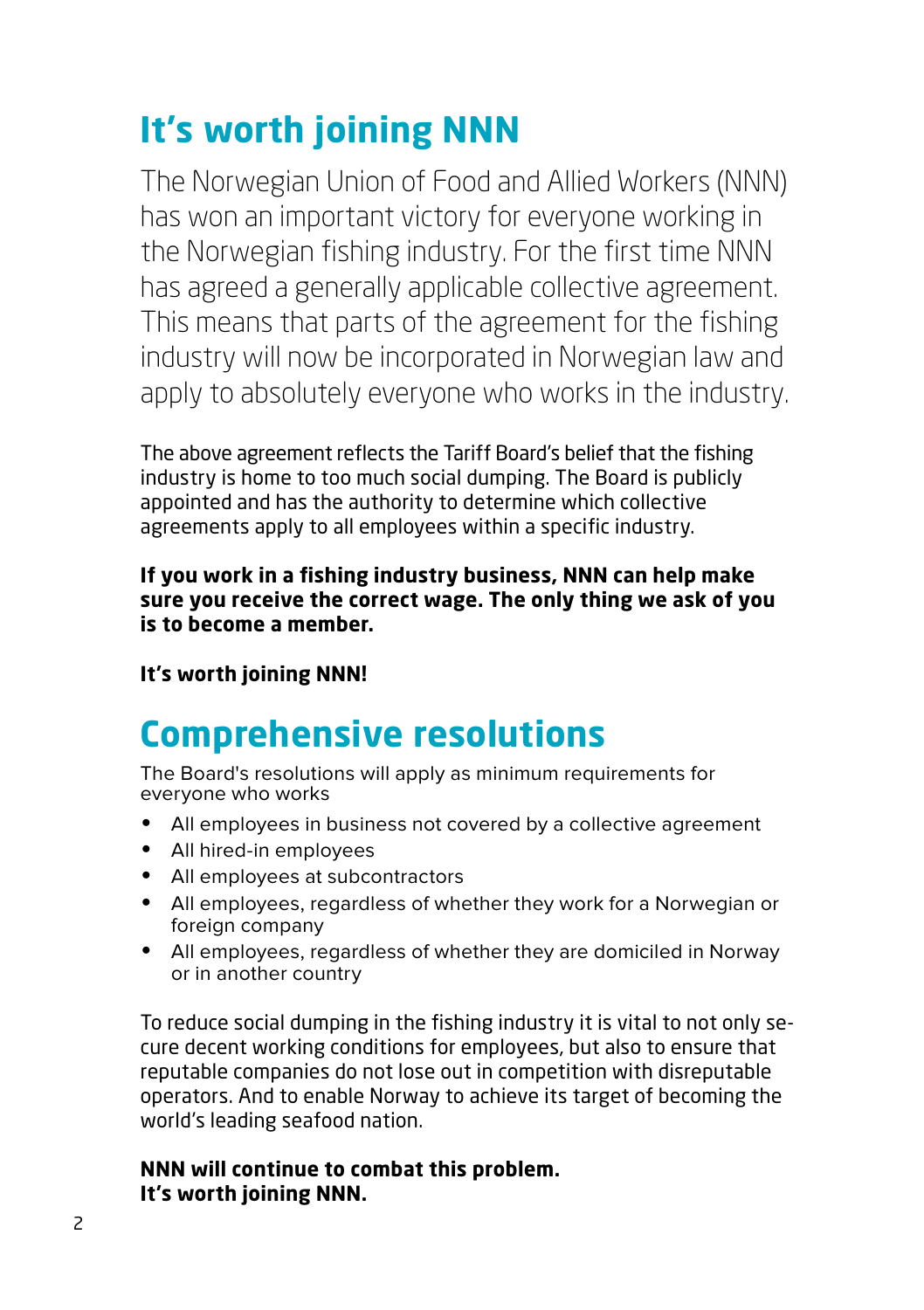### What has been generally applied?



The following are the key points from the Tariff Board's resolution:

• **Wages:** Employees shall receive a minimum wage of NOK 162.85 an hour (production workers), and NOK 172.85 (skilled workers)

• **Shift work:** In workplaces with shift work a supplement to the hourly wage **must be paid**. This shall be 20 per cent of the minimum wage rate for two-shift work, and 25 per cent of the minimum wage rate for three-shift work.

• **Check all the details:** The Regulation is based on the Norwegian General Application Act. You can view the Board's actual resolution (in Norwegian) here: https://www.regjeringen.no/nb/ dep/asd/org/nemnder-styrer-rad-og-utvalg/permanente-nemnderrad-og-utvalg/tariffnemnda/vedtak/2014/protokoll-52014/ id2356539/

### **The fight starts now**

How can we ensure that businesses comply with the resolution on general application in practice?

The Norwegian Labour Inspection Authority can inspect, impose fines for infringements and report infringements to the police.

However, NNN's employee representatives at the main suppliers also bear significant responsibility. They have the right to inspect wage and working conditions for all employees who work for subcontractors/suppliers.

In practice this means that employee representatives can themselves investigate whether the general application is being complied with. Any indication of non-compliance with the general application must be reported to the Norwegian Labour Inspection Authority. Employee representatives have a duty of confidentiality, except to the supervisory authorities.

#### **Employee representatives must inform the Norwegian Labour Inspection Authority if they suspect any breach of the rules**

Suppliers and subcontractors can be made liable for wages and holiday pay for employees at their own subcontractors (joint and several liability). The employer or anyone who manages the business in the place of the employer can be fined for failure to comply with the resolution.

Employees who are members of a union – or their actual trade unions – can initiate private criminal proceedings.